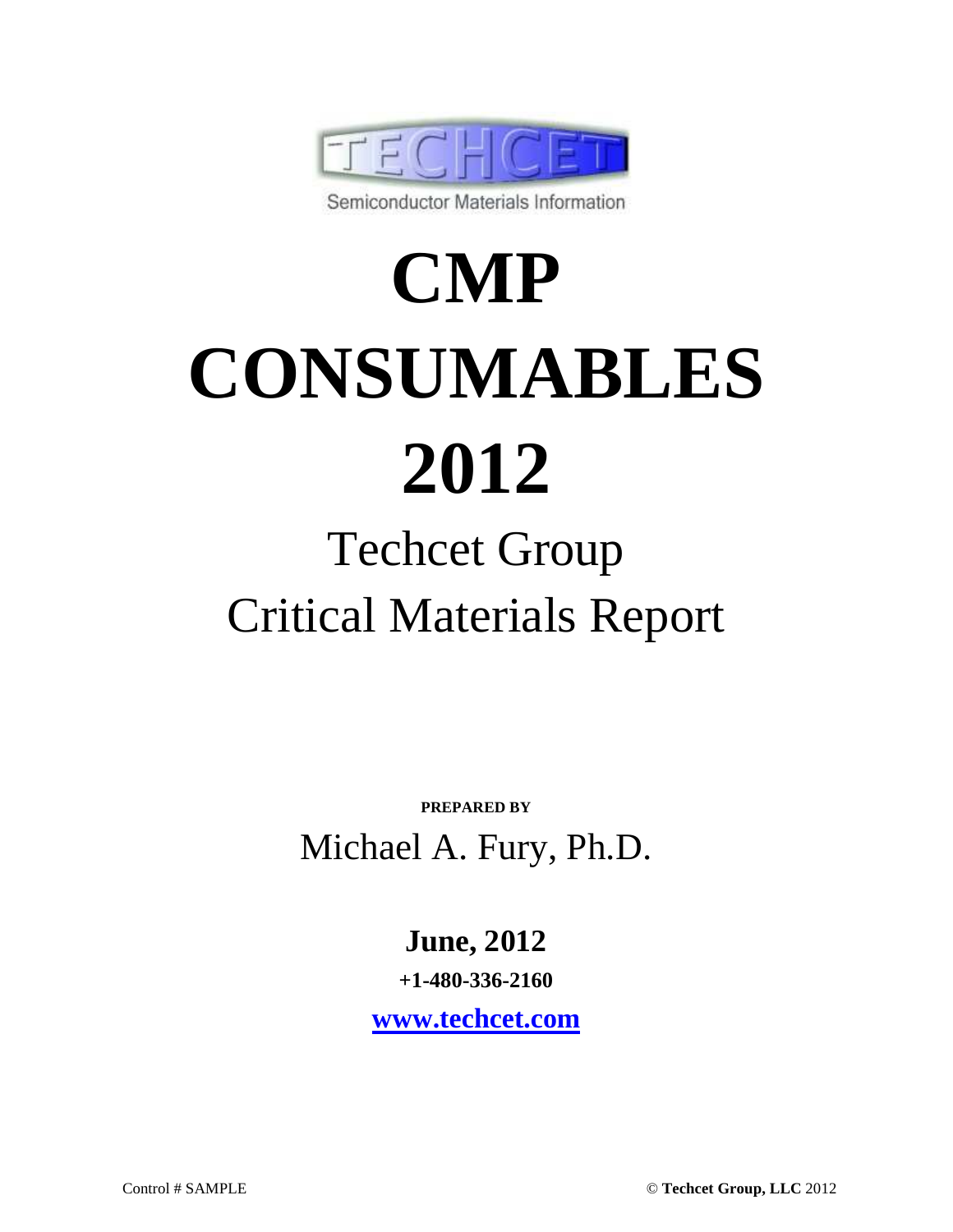#### **Table of Contents**

| $\mathbf{1}$   |       |  |
|----------------|-------|--|
| 1.1            |       |  |
| $\overline{2}$ |       |  |
| 2.1            |       |  |
| 2.2            |       |  |
|                |       |  |
|                |       |  |
| 3.1            |       |  |
|                |       |  |
|                |       |  |
|                |       |  |
|                | 2.3.1 |  |
|                | 2.3.2 |  |
|                | 2.3.3 |  |
|                | 2.3.4 |  |
|                | 2.3.5 |  |
|                | 2.3.6 |  |
|                | 2.3.7 |  |
|                | 2.3.8 |  |
| 2.4            |       |  |
| $2.5\,$        |       |  |
| 2.6<br>2.7     |       |  |
| 2.8            |       |  |
| 2.9            |       |  |
| 2.10           |       |  |
| 2.11           |       |  |
| 2.12           |       |  |
| 2.13           |       |  |
| 2.14           |       |  |
| 2.15           |       |  |
| 2.16           |       |  |
| 2.17           |       |  |
| 2.18<br>2.19   |       |  |
| 2.20           |       |  |
| 2.21           |       |  |
| 2.22           |       |  |
| 2.23           |       |  |
| 2.24           |       |  |
| 2.25           |       |  |
| 2.26           |       |  |
| 2.27           |       |  |
| 2.28<br>2.29   |       |  |
| 2.30           |       |  |
| 2.31           |       |  |
| 2.32           |       |  |
| 2.33           |       |  |
| 2.34           |       |  |
|                |       |  |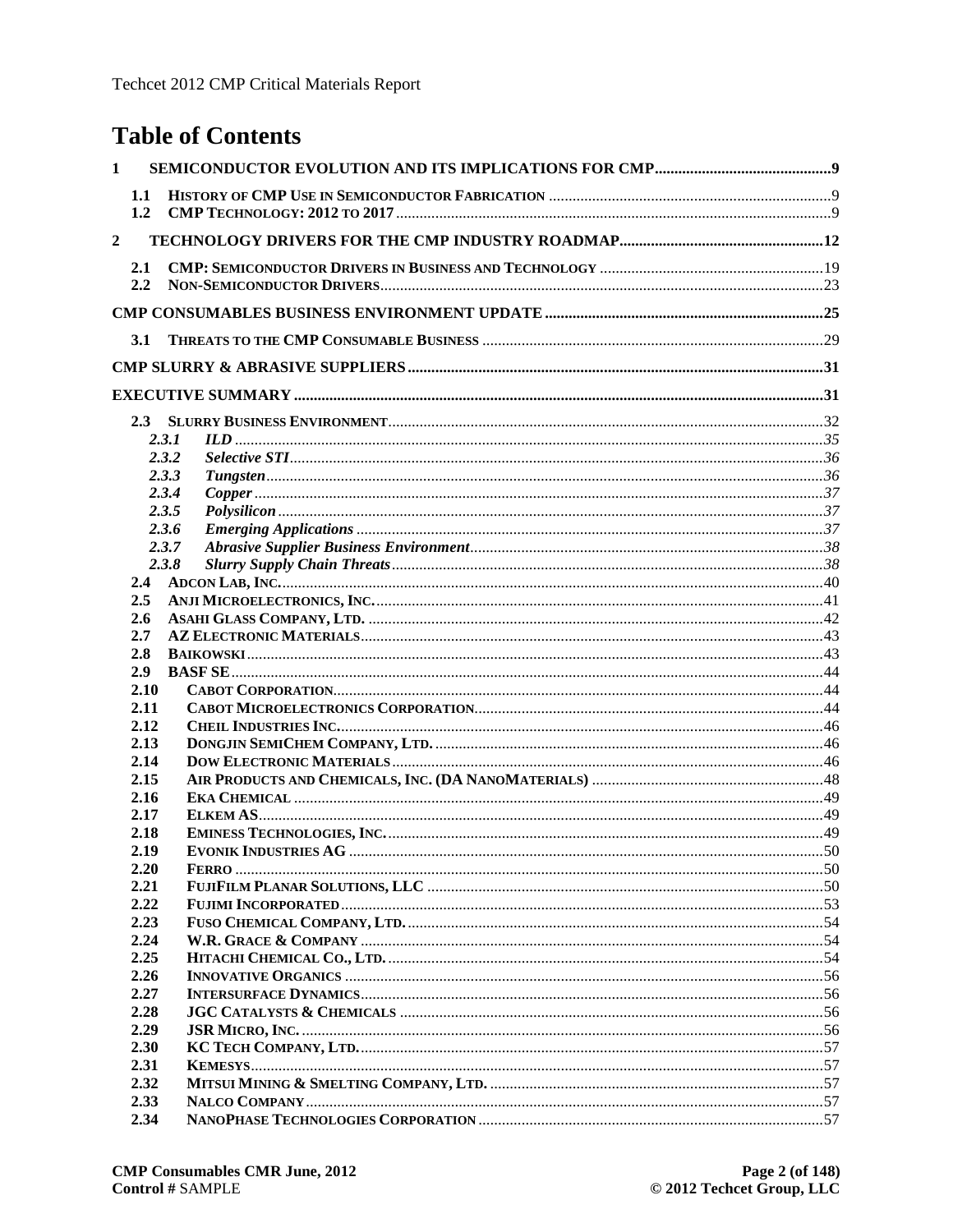| 2.35 |       |  |
|------|-------|--|
| 2.36 |       |  |
| 2.37 |       |  |
| 2.38 |       |  |
| 2.39 |       |  |
| 2.40 |       |  |
| 2.41 |       |  |
| 2.42 |       |  |
| 2.43 |       |  |
| 2.44 |       |  |
| 2.45 |       |  |
| 2.46 |       |  |
| 2.47 |       |  |
| 2.48 |       |  |
|      |       |  |
|      |       |  |
|      |       |  |
|      | 5.1.1 |  |
|      | 5.1.2 |  |
|      | 5.1.3 |  |
|      | 5.1.4 |  |
|      | 5.1.5 |  |
| 1.1  |       |  |
| 1.2  |       |  |
| 1.3  |       |  |
| 1.4  |       |  |
| 1.5  |       |  |
| 1.6  |       |  |
| 1.7  |       |  |
| 1.8  |       |  |
| 1.9  |       |  |
| 1.10 |       |  |
| 1.11 |       |  |
| 1.12 |       |  |
| 1.13 |       |  |
| 1.14 |       |  |
| 1.15 |       |  |
| 1.16 |       |  |
| 1.17 |       |  |
| 1.18 |       |  |
| 1.19 |       |  |
| 1.20 |       |  |
| 1.21 |       |  |
| 1.22 |       |  |
|      |       |  |
|      |       |  |
|      |       |  |
|      |       |  |
|      |       |  |
|      |       |  |
|      |       |  |
|      |       |  |
| 1.   |       |  |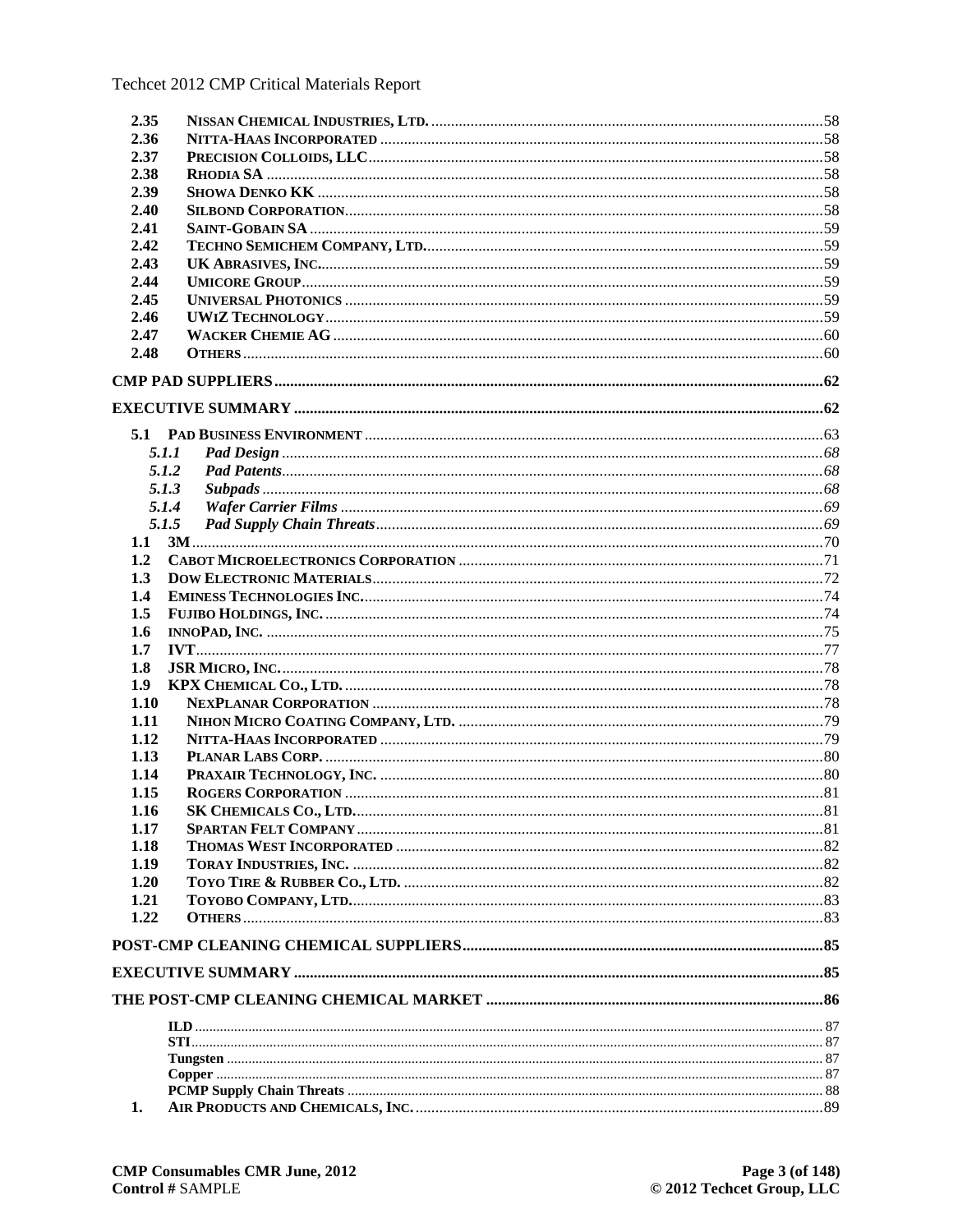Techcet 2012 CMP Critical Materials Report

| 2.         |  |
|------------|--|
| 3.         |  |
| 4.         |  |
| 5.         |  |
| 6.         |  |
| 7.         |  |
| 8.         |  |
| 9.         |  |
| 10.        |  |
| 11.        |  |
| 12.        |  |
|            |  |
|            |  |
|            |  |
|            |  |
| 1.         |  |
| 2.         |  |
| 3.         |  |
| 4.         |  |
| 5.         |  |
| 6.         |  |
| 7.         |  |
| 8.         |  |
| 9.         |  |
| 10.        |  |
| 11.        |  |
| 12.        |  |
| 13.        |  |
|            |  |
| 14.        |  |
| 15.        |  |
| 16.<br>17. |  |
|            |  |
|            |  |
|            |  |
|            |  |
|            |  |
| 2.         |  |
| 3.         |  |
| 4.         |  |
| 5.         |  |
| 6.         |  |
|            |  |
|            |  |
|            |  |
| 1.         |  |
| 2.         |  |
| 3.         |  |
|            |  |
| 4.         |  |
| 5.         |  |
| 6.<br>7.   |  |
|            |  |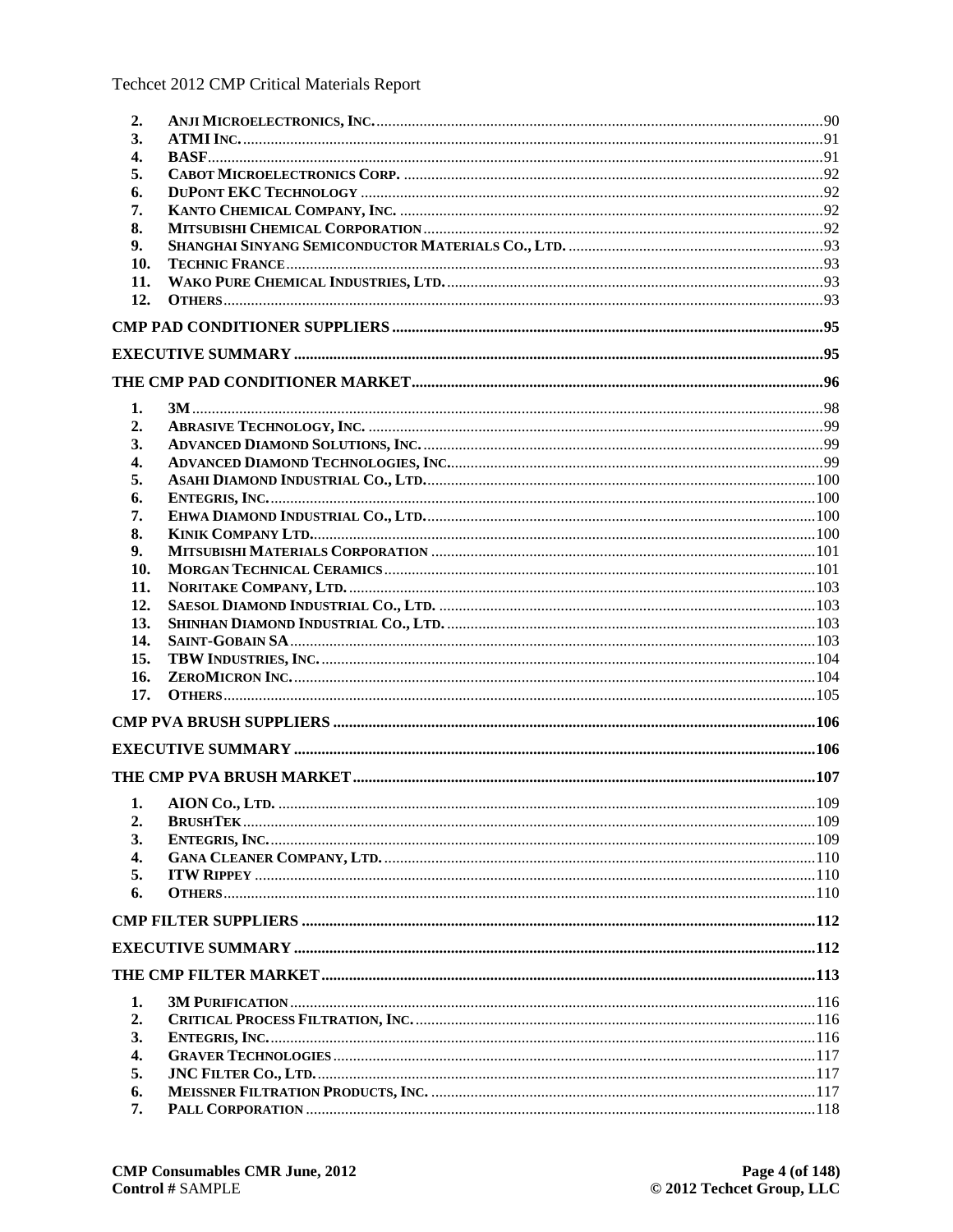| 8.           |          |  |
|--------------|----------|--|
| 9.           |          |  |
| 10.          |          |  |
|              |          |  |
|              |          |  |
| 1.1          |          |  |
| 1.2          |          |  |
| 1.3          |          |  |
| 1.4          |          |  |
| 1.5          |          |  |
| 1.6          |          |  |
| 1.7          |          |  |
| 1.8          |          |  |
| 1.9          |          |  |
| 1.10         |          |  |
| 1.11         |          |  |
|              |          |  |
|              |          |  |
| 1.12         |          |  |
| 1.13         |          |  |
| 1.14         |          |  |
| 1.15         |          |  |
| 1.16         |          |  |
| 1.17         |          |  |
| 1.18         |          |  |
|              |          |  |
| 1.19         |          |  |
| 1.20         |          |  |
|              |          |  |
|              |          |  |
|              | 1.20.1   |  |
|              | 1.20.2   |  |
|              | 1.20.2.1 |  |
|              | 1.20.2.2 |  |
|              | 1.20.2.3 |  |
|              |          |  |
| 1.22         |          |  |
| 1.23         |          |  |
| 1.24         |          |  |
| 1.25         |          |  |
| 1.26         |          |  |
| 1.27         |          |  |
| 1.28         |          |  |
| 1.29<br>1.30 |          |  |
| 1.31         |          |  |
| 1.32         |          |  |
| 1.33         |          |  |
| 1.34         |          |  |
| 1.35         |          |  |
| 1.36         |          |  |
| 1.37<br>1.38 |          |  |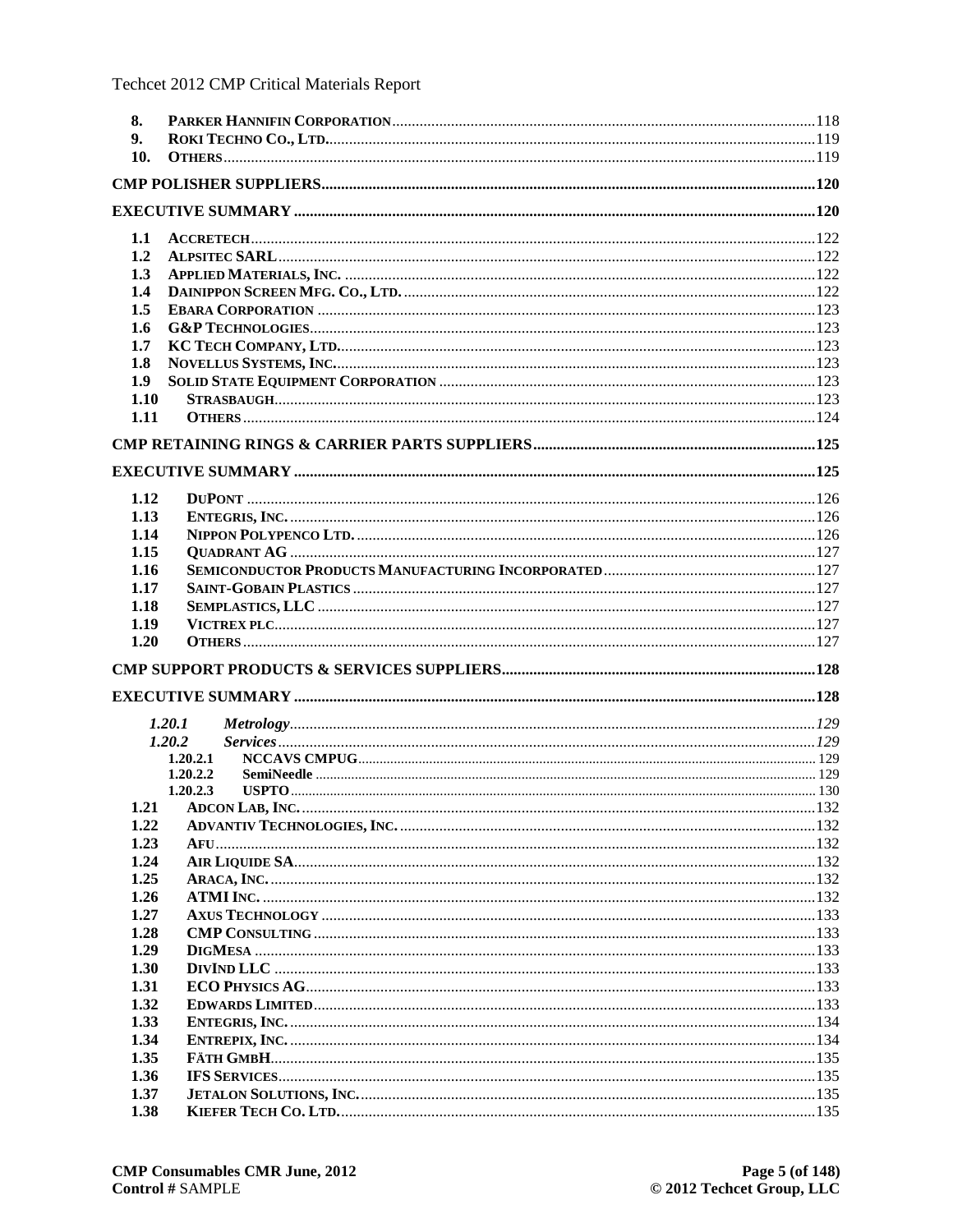| 1.39   |  |
|--------|--|
| 1.40   |  |
| 1.41   |  |
| 1.42   |  |
| 1.43   |  |
| 1.44   |  |
| 1.45   |  |
| 1.46   |  |
| 1.47   |  |
| 1.48   |  |
| 1.49   |  |
| 1.50   |  |
| 1.51   |  |
|        |  |
| 1.52   |  |
| 1.53   |  |
| 1.54   |  |
|        |  |
|        |  |
|        |  |
| 1.55   |  |
| 1.56   |  |
| 1.57   |  |
| 1.58   |  |
| 1.59   |  |
| 1.60   |  |
| 1.61   |  |
| 1.62   |  |
| 1.63   |  |
| 1.64   |  |
| 1.65   |  |
|        |  |
| 1.66   |  |
| 1.67   |  |
| 1.68   |  |
| 1.69   |  |
| 1.70   |  |
| 1.71   |  |
| 1.72   |  |
| 1.73   |  |
| 1.74   |  |
| 1.75   |  |
| 1.76   |  |
| 1.77   |  |
| 1.78   |  |
|        |  |
|        |  |
|        |  |
| 1.79   |  |
| 1.79.1 |  |
|        |  |
| 1.79.2 |  |
| 1.79.3 |  |
| 1.79.4 |  |
| 1.79.5 |  |
| 1.79.6 |  |
| 1.80   |  |
| 1.80.1 |  |
| 1.80.2 |  |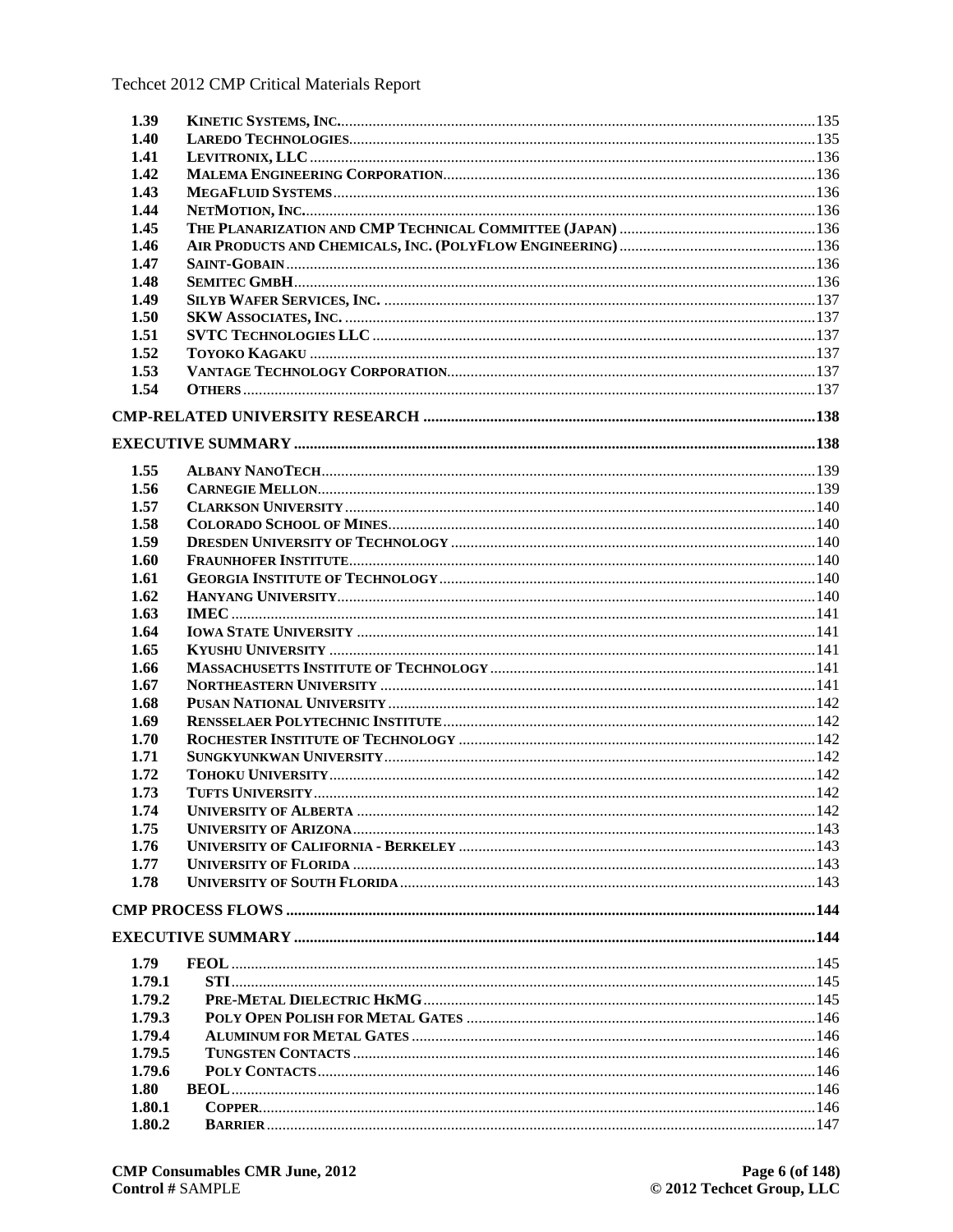| 1.80.4 |  |
|--------|--|
|        |  |
|        |  |
| 1.81.2 |  |
|        |  |

### **Figures**

#### **Tables**

| Table 1. Process Learning and Process Options Reflected in the Changes Over More Than 15 Years of  |  |
|----------------------------------------------------------------------------------------------------|--|
|                                                                                                    |  |
|                                                                                                    |  |
| Table 2b. INTC15: Planarization Applications and Equipment Potential Solutions (2010 Interconnect  |  |
|                                                                                                    |  |
|                                                                                                    |  |
|                                                                                                    |  |
|                                                                                                    |  |
|                                                                                                    |  |
| Table 2g. INTC16: Planarization Consumables Potential Solutions (2010 Interconnect ITRS)  18       |  |
| Table 2h. INTC9: Interconnect Surface Preparation Potential Solutions (2009 Interconnect ITRS)  19 |  |
|                                                                                                    |  |
|                                                                                                    |  |
|                                                                                                    |  |
|                                                                                                    |  |
|                                                                                                    |  |
|                                                                                                    |  |
|                                                                                                    |  |
|                                                                                                    |  |
|                                                                                                    |  |
|                                                                                                    |  |
|                                                                                                    |  |